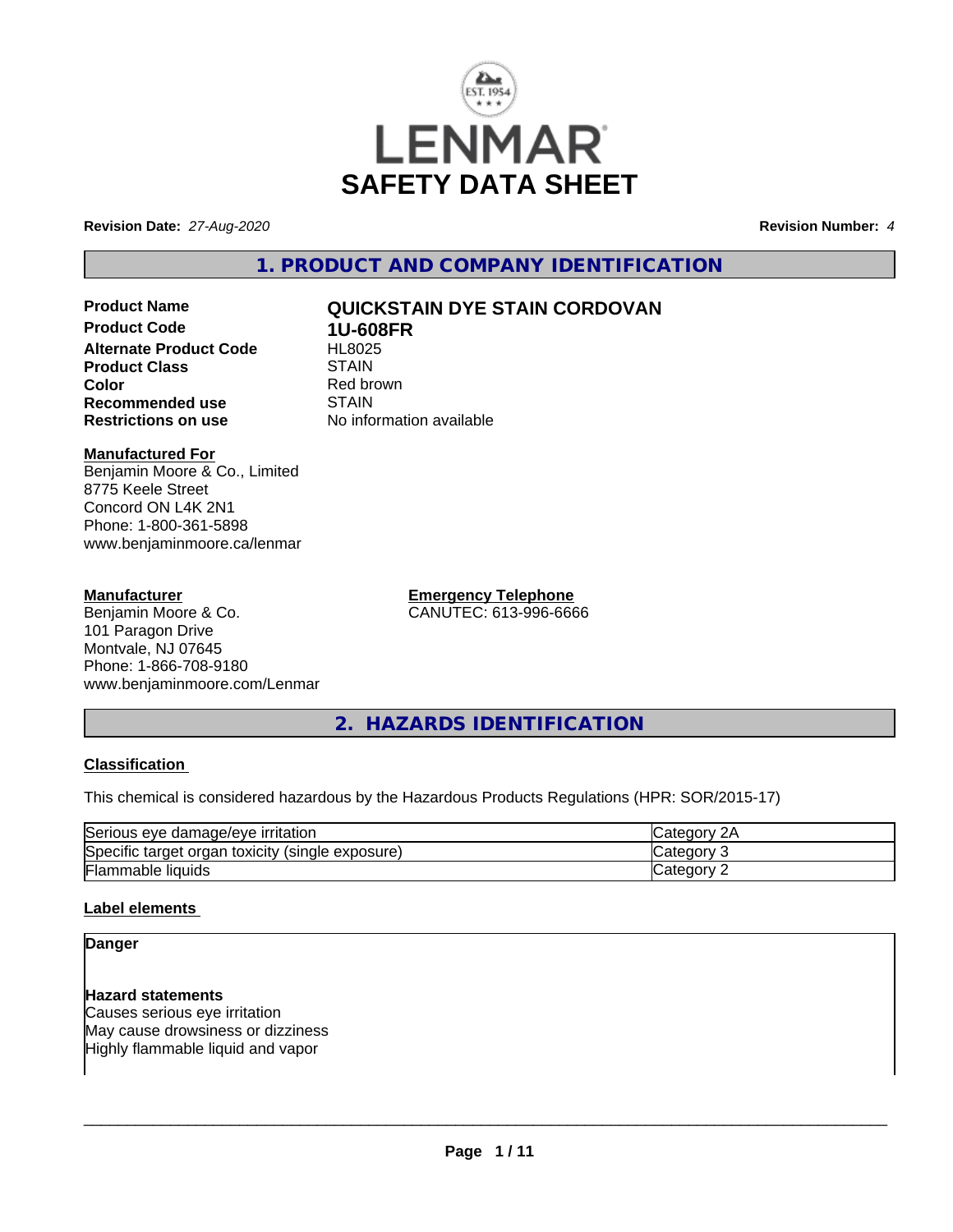

#### **Precautionary Statements - Prevention**

Wash face, hands and any exposed skin thoroughly after handling

Avoid breathing dust/fume/gas/mist/vapors/spray

Use only outdoors or in a well-ventilated area

Keep away from heat, hot surfaces, sparks, open flames and other ignition sources. No smoking

Keep container tightly closed

Ground/bond container and receiving equipment

Use explosion-proof electrical/ventilating/lighting/equipment

Use only non-sparking tools

Take precautionary measures against static discharge

Wear protective gloves/protective clothing/eye protection/face protection

Keep cool

#### **Eyes**

IF IN EYES: Rinse cautiously with water for several minutes. Remove contact lenses, if present and easy to do. Continue rinsing

If eye irritation persists: Get medical advice/attention

#### **Skin**

IF ON SKIN (or hair): Remove/Take off immediately all contaminated clothing. Rinse skin with water/shower **Inhalation**

IF INHALED: Remove victim to fresh air and keep at rest in a position comfortable for breathing Call a POISON CENTER or doctor/physician if you feel unwell

#### **Fire**

In case of fire: Use CO2, dry chemical, or foam for extinction

#### **Precautionary Statements - Storage**

Store in a well-ventilated place. Keep container tightly closed Store locked up

#### **Precautionary Statements - Disposal**

Dispose of contents/container to an approved waste disposal plant

#### **Other information**

No information available

| <b>Chemical name</b> | CAS No. | Weight-%     | Hazardous Material                            | Date HMIRA filed and |
|----------------------|---------|--------------|-----------------------------------------------|----------------------|
|                      |         |              | Information Review Act date exemption granted |                      |
|                      |         |              | registry number                               | (if applicable)      |
|                      |         |              | (HMIRA registry $#$ )                         |                      |
| Acetone              | 67-64-1 | $60 - 100\%$ |                                               |                      |

# **3. COMPOSITION INFORMATION ON COMPONENTS**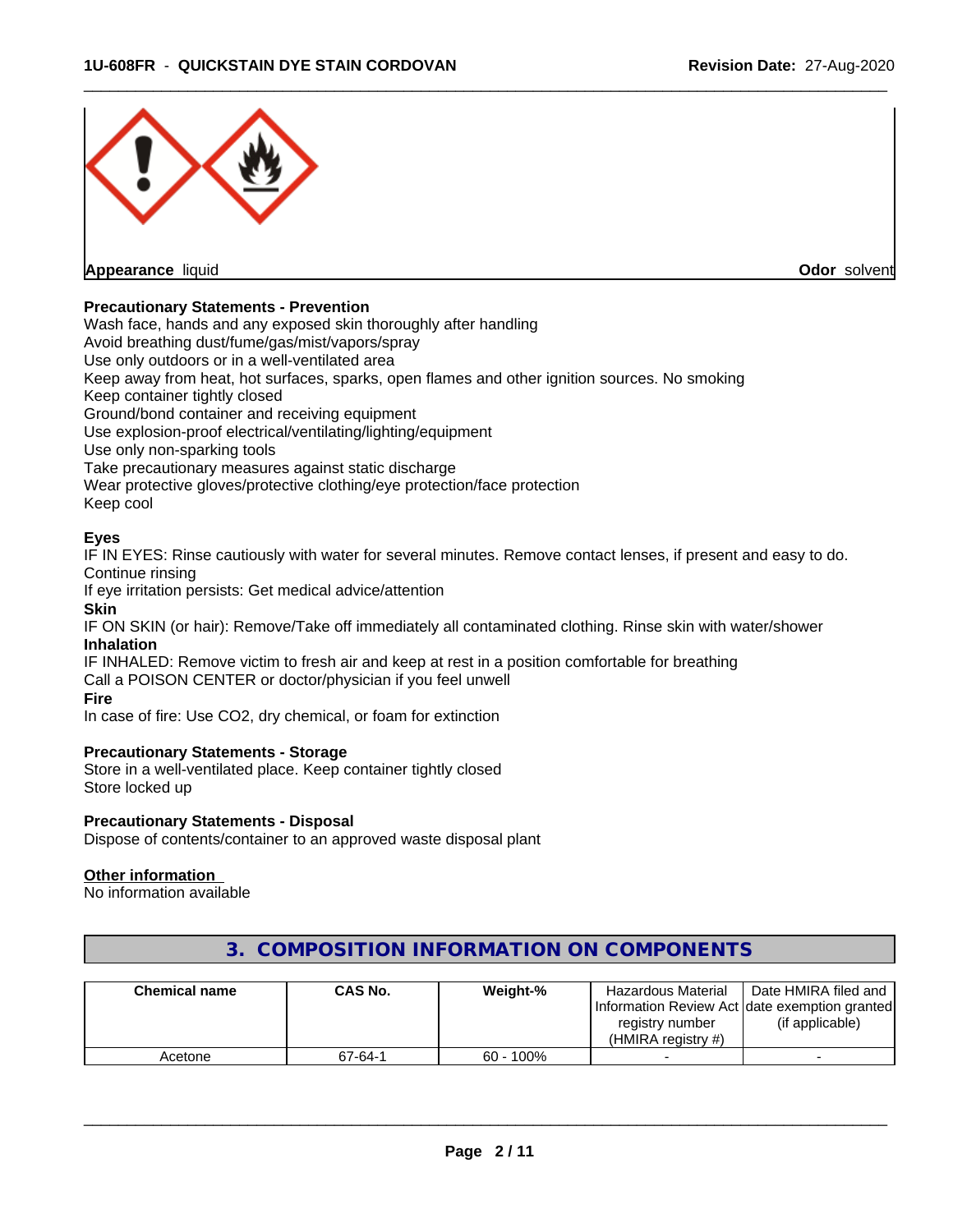#### **Confidential Business Information note**

г

\*The exact percentage (concentration) of composition has been withheld as a trade secret

 $\overline{\phantom{a}}$  ,  $\overline{\phantom{a}}$  ,  $\overline{\phantom{a}}$  ,  $\overline{\phantom{a}}$  ,  $\overline{\phantom{a}}$  ,  $\overline{\phantom{a}}$  ,  $\overline{\phantom{a}}$  ,  $\overline{\phantom{a}}$  ,  $\overline{\phantom{a}}$  ,  $\overline{\phantom{a}}$  ,  $\overline{\phantom{a}}$  ,  $\overline{\phantom{a}}$  ,  $\overline{\phantom{a}}$  ,  $\overline{\phantom{a}}$  ,  $\overline{\phantom{a}}$  ,  $\overline{\phantom{a}}$ 

| 4. FIRST AID MEASURES                  |                                                                                                                                                                                                                            |  |  |  |
|----------------------------------------|----------------------------------------------------------------------------------------------------------------------------------------------------------------------------------------------------------------------------|--|--|--|
| <b>General Advice</b>                  | If symptoms persist, call a physician. Show this safety data<br>sheet to the doctor in attendance.                                                                                                                         |  |  |  |
| <b>Eye Contact</b>                     | Immediately flush with plenty of water. After initial flushing,<br>remove any contact lenses and continue flushing for at<br>least 15 minutes. Keep eye wide open while rinsing. If<br>symptoms persist, call a physician. |  |  |  |
| <b>Skin Contact</b>                    | Wash off immediately with soap and plenty of water<br>removing all contaminated clothes and shoes. If skin<br>irritation persists, call a physician.                                                                       |  |  |  |
| <b>Inhalation</b>                      | Move to fresh air. If symptoms persist, call a physician.<br>If not breathing, give artificial respiration. Call a physician<br>immediately.                                                                               |  |  |  |
| Ingestion                              | Clean mouth with water and afterwards drink plenty of<br>water. Do not induce vomiting without medical advice.<br>Never give anything by mouth to an unconscious person.<br>Consult a physician.                           |  |  |  |
| <b>Protection Of First-Aiders</b>      | Use personal protective equipment.                                                                                                                                                                                         |  |  |  |
| <b>Most Important Symptoms/Effects</b> | No information available.                                                                                                                                                                                                  |  |  |  |
| <b>Notes To Physician</b>              | Treat symptomatically.                                                                                                                                                                                                     |  |  |  |

**5. FIRE-FIGHTING MEASURES**

| <b>Flammable Properties</b>                           | Vapors may travel considerable distance to a source of<br>ignition and flash back. Vapors may cause flash fire.                                                                                                                                                                     |
|-------------------------------------------------------|-------------------------------------------------------------------------------------------------------------------------------------------------------------------------------------------------------------------------------------------------------------------------------------|
| <b>Suitable Extinguishing Media</b>                   | Foam, dry powder or water. Use extinguishing measures<br>that are appropriate to local circumstances and the<br>surrounding environment.                                                                                                                                            |
| Protective equipment and precautions for firefighters | As in any fire, wear self-contained breathing apparatus<br>pressure-demand, MSHA/NIOSH (approved or equivalent)<br>and full protective gear.                                                                                                                                        |
| <b>Hazardous combustion products</b>                  | Burning may result in carbon dioxide, carbon monoxide<br>and other combustion products of varying composition<br>which may be toxic and/or irritating.                                                                                                                              |
| <b>Specific Hazards Arising From The Chemical</b>     | Flammable. Flash back possible over considerable<br>distance. Keep product and empty container away from<br>heat and sources of ignition. Closed containers may<br>rupture if exposed to fire or extreme heat. Thermal<br>decomposition can lead to release of irritating gases and |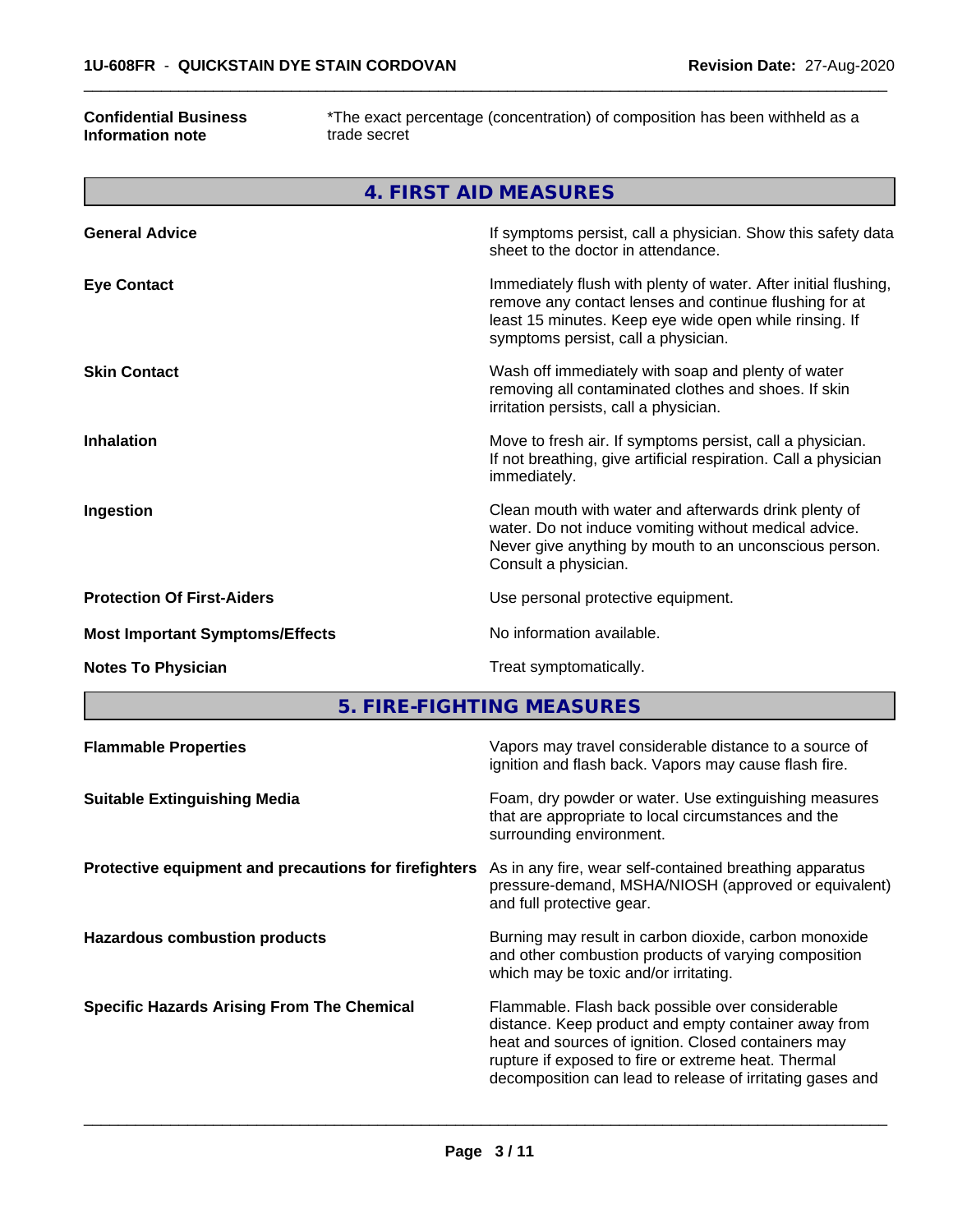|                                                                                  |                        | vapors.                        |                         |
|----------------------------------------------------------------------------------|------------------------|--------------------------------|-------------------------|
| Sensitivity to mechanical impact                                                 |                        | No                             |                         |
| Sensitivity to static discharge                                                  |                        | Yes                            |                         |
| <b>Flash Point Data</b><br>Flash point (°F)<br>Flash Point (°C)<br><b>Method</b> |                        | 3<br>-16<br><b>PMCC</b>        |                         |
| <b>Flammability Limits In Air</b>                                                |                        |                                |                         |
| Lower flammability limit:<br><b>Upper flammability limit:</b>                    |                        | Not available<br>Not available |                         |
| <b>NFPA</b><br>Health: 1                                                         | <b>Flammability: 3</b> | Instability: 0                 | Special: Not Applicable |
| <b>NFPA Legend</b><br>0 - Not Hazardous                                          |                        |                                |                         |

 $\overline{\phantom{a}}$  ,  $\overline{\phantom{a}}$  ,  $\overline{\phantom{a}}$  ,  $\overline{\phantom{a}}$  ,  $\overline{\phantom{a}}$  ,  $\overline{\phantom{a}}$  ,  $\overline{\phantom{a}}$  ,  $\overline{\phantom{a}}$  ,  $\overline{\phantom{a}}$  ,  $\overline{\phantom{a}}$  ,  $\overline{\phantom{a}}$  ,  $\overline{\phantom{a}}$  ,  $\overline{\phantom{a}}$  ,  $\overline{\phantom{a}}$  ,  $\overline{\phantom{a}}$  ,  $\overline{\phantom{a}}$ 

- 1 Slightly
- 
- 2 Moderate 3 - High
- 
- 4 Severe

*The ratings assigned are only suggested ratings, the contractor/employer has ultimate responsibilities for NFPA ratings where this system is used.*

*Additional information regarding the NFPA rating system is available from the National Fire Protection Agency (NFPA) at www.nfpa.org.*

# **6. ACCIDENTAL RELEASE MEASURES**

| Remove all sources of ignition. Take precautions to<br>prevent flashback. Ground and bond all containers and<br>handling equipment. Take precautionary measures against<br>static discharges. Ensure adequate ventilation. Avoid<br>contact with skin, eyes and clothing. Use personal<br>protective equipment.  |
|------------------------------------------------------------------------------------------------------------------------------------------------------------------------------------------------------------------------------------------------------------------------------------------------------------------|
| Prevent further leakage or spillage if safe to do so. Do not<br>allow material to contaminate ground water system.<br>Prevent product from entering drains. Do not flush into<br>surface water or sanitary sewer system. Local authorities<br>should be advised if significant spillages cannot be<br>contained. |
| See Section 12 for additional Ecological Information.                                                                                                                                                                                                                                                            |
| Dam up. Soak up with inert absorbent material. Use a<br>non-sparking or explosion proof means to transfer material<br>to a sealed, appropriate container for disposal. Clean<br>contaminated surface thoroughly.                                                                                                 |
|                                                                                                                                                                                                                                                                                                                  |

**7. HANDLING AND STORAGE**

Handling **Handling Handling Avoid contact with skin, eyes and clothing. Wear personal**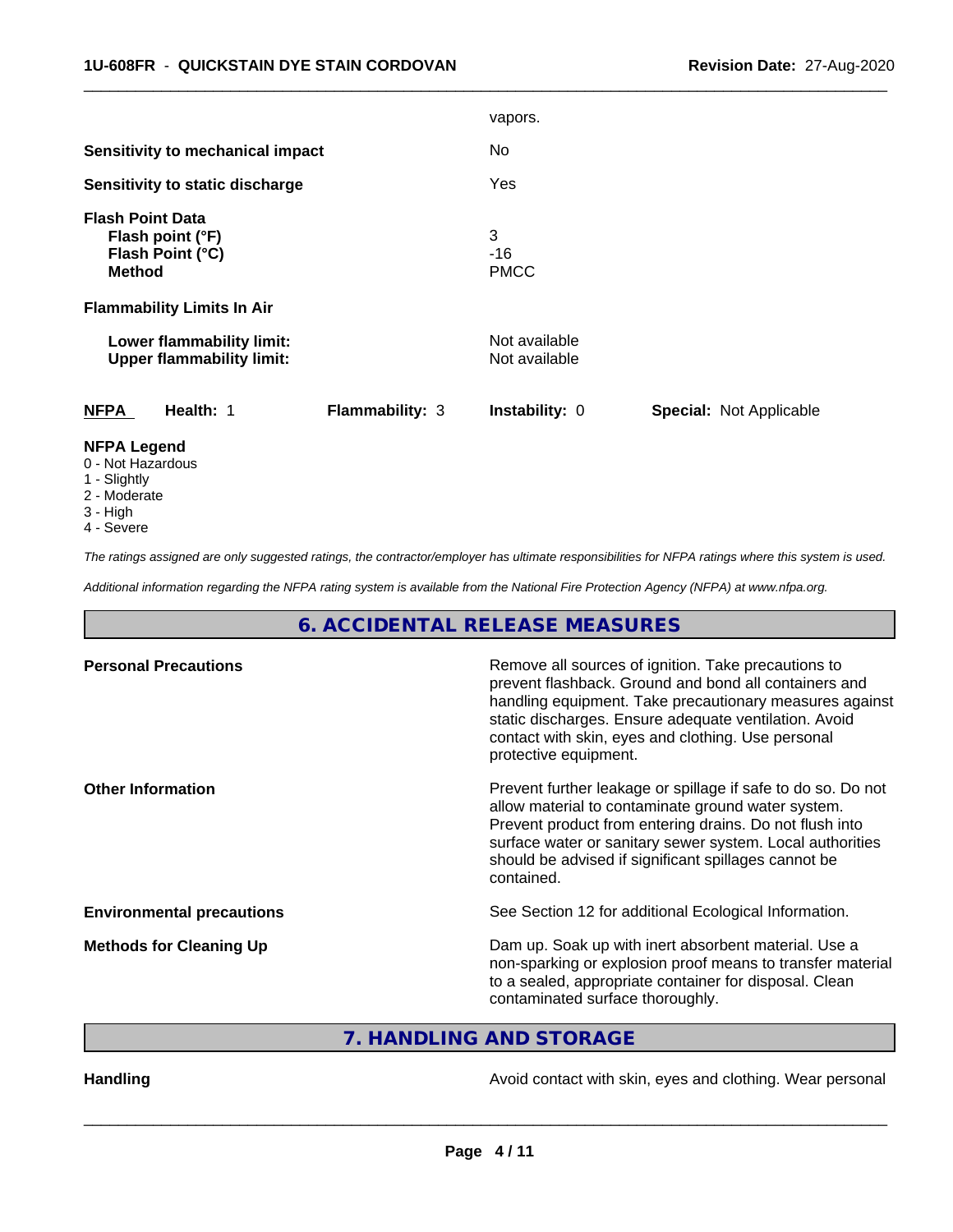protective equipment. Do not breathe vapors or spray mist. Use only in ventilated areas. Prevent vapor build-up by providing adequate ventilation during and after use.

 $\overline{\phantom{a}}$  ,  $\overline{\phantom{a}}$  ,  $\overline{\phantom{a}}$  ,  $\overline{\phantom{a}}$  ,  $\overline{\phantom{a}}$  ,  $\overline{\phantom{a}}$  ,  $\overline{\phantom{a}}$  ,  $\overline{\phantom{a}}$  ,  $\overline{\phantom{a}}$  ,  $\overline{\phantom{a}}$  ,  $\overline{\phantom{a}}$  ,  $\overline{\phantom{a}}$  ,  $\overline{\phantom{a}}$  ,  $\overline{\phantom{a}}$  ,  $\overline{\phantom{a}}$  ,  $\overline{\phantom{a}}$ 

Take precautionary measures against static discharges. To avoid ignition of vapors by static electricity discharge, all metal parts of the equipment must be grounded. Keep away from heat, sparks and flame. Do not smoke. Extinguish all flames and pilot lights, and turn off stoves, heaters, electric motors and other sources of ignition during use and until all vapors are gone. Ignition and/or flash back may occur.

**Storage Keep containers tightly closed in a dry, cool and get a dry and structure in a dry and structure in a dry and structure in a dry and structure in a dry and structure in a dry and structure in a dry and structure** well-ventilated place. Keep away from heat. Keep away from open flames, hot surfaces and sources of ignition. Keep in properly labeled containers. Keep out of the reach of children.

**Incompatible Materials Incompatible Materials Incompatible with strong acids and bases and strong** oxidizing agents.

# **8. EXPOSURE CONTROLS/PERSONAL PROTECTION**

#### **Exposure Limits**

| 500 ppm - TWA<br>250 ppm - TWA<br>250 ppm - TWA<br>STEL: 500 ppm<br>500 ppm - TWAEV<br>Acetone<br>500 ppm - STEL<br>TWA: 250 ppm<br>1200 mg/m <sup>3</sup> - TWA<br>500 ppm - STEL<br>$11190$ mg/m <sup>3</sup> - TWAEV<br>750 ppm - STEL<br>1000 ppm - $STEV$ | <b>Chemical name</b> | <b>ACGIH TLV</b> | Alberta              | <b>British Columbia</b> | Ontario | Quebec               |
|----------------------------------------------------------------------------------------------------------------------------------------------------------------------------------------------------------------------------------------------------------------|----------------------|------------------|----------------------|-------------------------|---------|----------------------|
|                                                                                                                                                                                                                                                                |                      |                  | 1800 mg/m $3$ - STEL |                         |         | 2380 mg/m $3$ - STEV |

#### **Legend**

ACGIH - American Conference of Governmental Industrial Hygienists

Alberta - Alberta Occupational Exposure Limits

British Columbia - British Columbia Occupational Exposure Limits

Ontario - Ontario Occupational Exposure Limits

Quebec - Quebec Occupational Exposure Limits

N/E - Not established

# **Personal Protective Equipment**

**Engineering Measures Ensure** Ensure adequate ventilation, especially in confined areas.

**Eye/Face Protection** Safety glasses with side-shields. If splashes are likely to occur, wear: Tightly fitting safety goggles **Skin Protection Protection Protective gloves and impervious clothing. Respiratory Protection Number 1** (Use only with adequate ventilation. In operations where exposure limits are exceeded, use a NIOSH approved respirator that has been selected by a technically qualified person for the specific work conditions. When spraying the product or applying in confined areas, wear a NIOSH approved respirator specified for paint spray or organic vapors.

**Hygiene Measures Avoid contact with skin, eyes and clothing. Remove and Avoid contact with skin, eyes and clothing. Remove and Avoid contact with skin, eyes and clothing. Remove and** wash contaminated clothing before re-use. Wash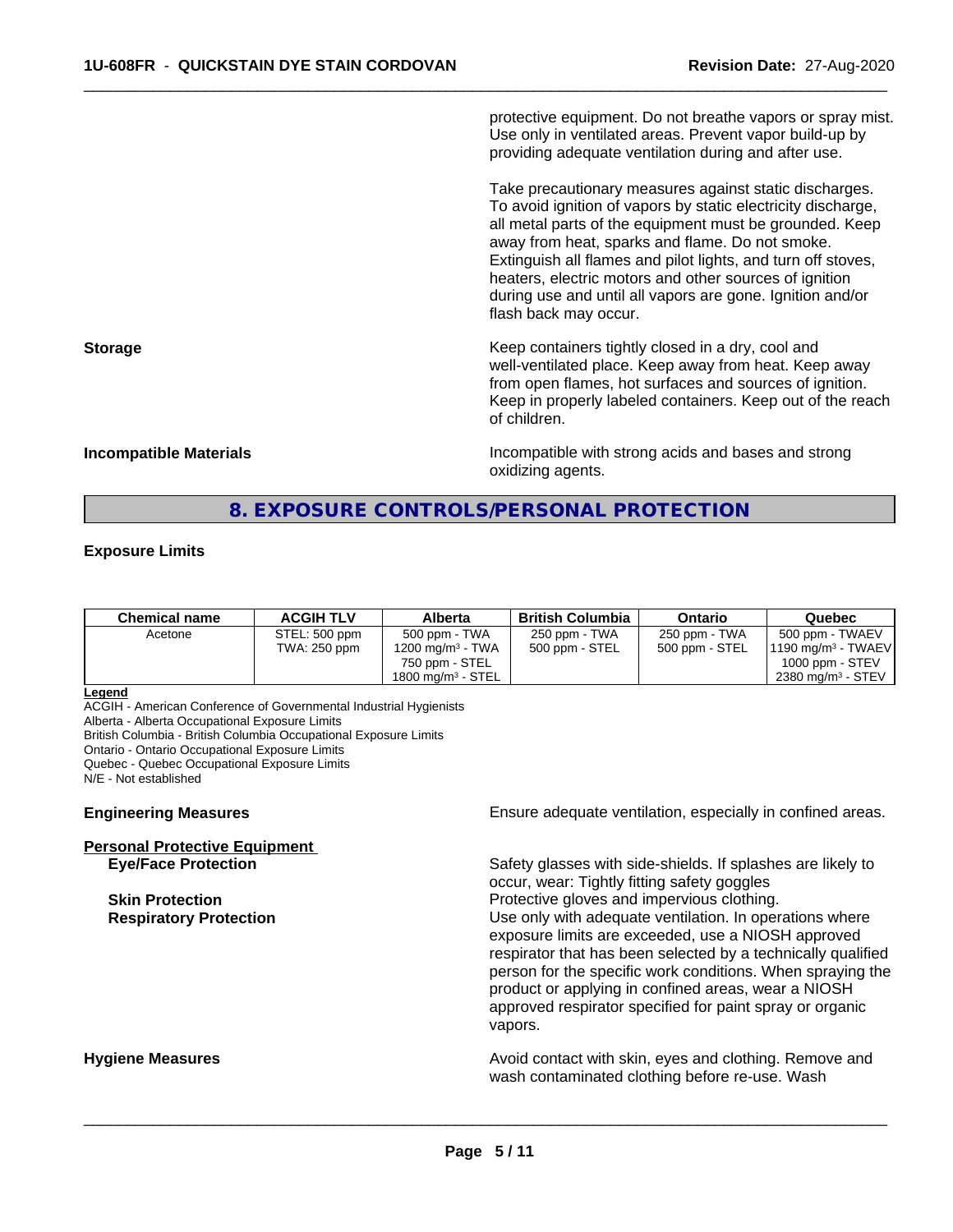**Specific Gravity** 

**Wt. % Volatiles** 

**Appearance and intervention of the set of the set of the set of the set of the set of the set of the set of the set of the set of the set of the set of the set of the set of the set of the set of the set of the set of the** 

**Wt. % Solids** 0 - 10<br> **Vol. % Solids** 0 - 10 **Vol. % Solids** 0 - 10

**Density (lbs/gal)** 6.6 - 6.7<br> **Specific Gravity** 6.79 - 0.81

**Odor** solvent **Odor Threshold** No information available

**pH** No information available **Viscosity (cps)** No information available<br> **Solubility(ies)** No information available<br>
No information available

**Water solubility**<br> **Evaporation Rate**<br> **Evaporation Rate**<br> **Evaporation Rate Evaporation Rate Evaporation Rate** No information available<br> **Vapor pressure** No information available

**Vapor density**<br> **Vapor density**<br> **With % Solids**<br> **With % Solids**<br> **With Museum Contract Contract Contract O - 10** 

| <b>Vol. % Volatiles</b>               | $90 - 100$                                               |
|---------------------------------------|----------------------------------------------------------|
| <b>VOC Regulatory Limit (g/L)</b>     | 0                                                        |
| <b>Boiling Point (°F)</b>             | 136                                                      |
| <b>Boiling Point (°C)</b>             | 58                                                       |
| Freezing point (°F)                   | No information available                                 |
| <b>Freezing Point (°C)</b>            | No information available                                 |
| Flash point (°F)                      | 3                                                        |
| Flash Point (°C)                      | $-16$                                                    |
| <b>Method</b>                         | <b>PMCC</b>                                              |
| Flammability (solid, gas)             | Not applicable                                           |
| <b>Upper flammability limit:</b>      | Not applicable                                           |
| Lower flammability limit:             | Not applicable                                           |
| <b>Autoignition Temperature (°F)</b>  | No information available                                 |
| <b>Autoignition Temperature (°C)</b>  | No information available                                 |
| <b>Decomposition Temperature (°F)</b> | No information available                                 |
| Decomposition Temperature (°C)        | No information available                                 |
| <b>Partition coefficient</b>          | No information available                                 |
|                                       |                                                          |
|                                       |                                                          |
|                                       | 10. STABILITY AND REACTIVITY                             |
|                                       |                                                          |
| <b>Reactivity</b>                     | Not Applicable                                           |
| <b>Chemical Stability</b>             | Stable under normal conditions. Hazardous polymerisation |
|                                       | does not occur.                                          |
|                                       |                                                          |
| <b>Conditions to avoid</b>            | Keep away from open flames, hot surfaces, static         |
|                                       | electricity and sources of ignition. Sparks. Elevated    |
|                                       | temperature.                                             |
|                                       |                                                          |
| <b>Incompatible Materials</b>         | Incompatible with strong acids and bases and strong      |
|                                       | oxidizing agents.                                        |

thoroughly after handling.

**No information available** 

**No information available** 

 $\overline{\phantom{a}}$  ,  $\overline{\phantom{a}}$  ,  $\overline{\phantom{a}}$  ,  $\overline{\phantom{a}}$  ,  $\overline{\phantom{a}}$  ,  $\overline{\phantom{a}}$  ,  $\overline{\phantom{a}}$  ,  $\overline{\phantom{a}}$  ,  $\overline{\phantom{a}}$  ,  $\overline{\phantom{a}}$  ,  $\overline{\phantom{a}}$  ,  $\overline{\phantom{a}}$  ,  $\overline{\phantom{a}}$  ,  $\overline{\phantom{a}}$  ,  $\overline{\phantom{a}}$  ,  $\overline{\phantom{a}}$ 

**9. PHYSICAL AND CHEMICAL PROPERTIES**

**Hazardous Decomposition Products** Thermal decomposition can lead to release of irritating gases and vapors.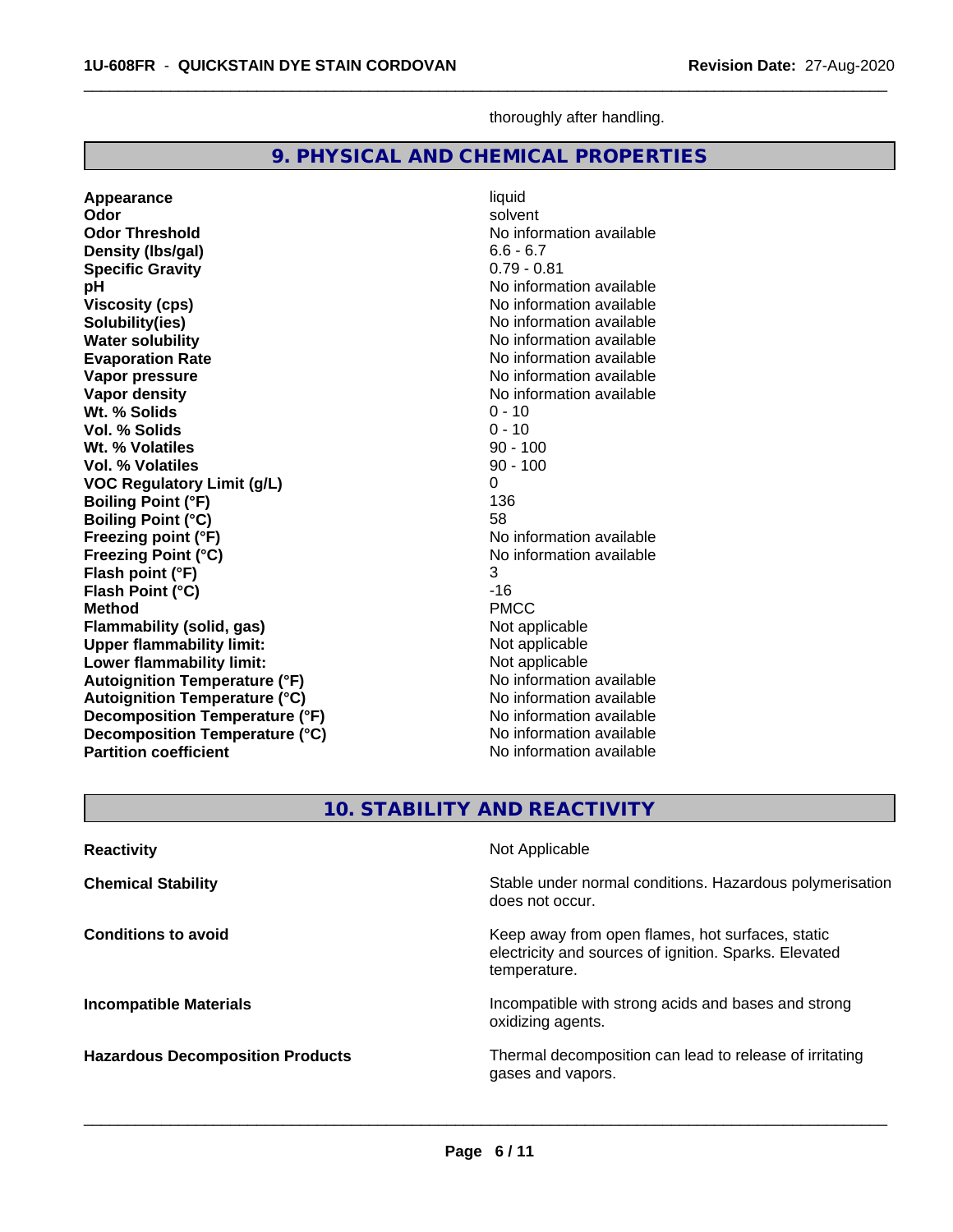| <b>Possibility of hazardous reactions</b>                                                  | None under normal conditions of use.                                                                                                                                                                                                                                                       |
|--------------------------------------------------------------------------------------------|--------------------------------------------------------------------------------------------------------------------------------------------------------------------------------------------------------------------------------------------------------------------------------------------|
|                                                                                            | 11. TOXICOLOGICAL INFORMATION                                                                                                                                                                                                                                                              |
| <b>Product Information</b><br>Information on likely routes of exposure                     |                                                                                                                                                                                                                                                                                            |
| <b>Principal Routes of Exposure</b>                                                        | Eye contact, skin contact and inhalation.                                                                                                                                                                                                                                                  |
| <b>Acute Toxicity</b>                                                                      |                                                                                                                                                                                                                                                                                            |
| <b>Product Information</b>                                                                 | Repeated or prolonged exposure to organic solvents may<br>lead to permanent brain and nervous system damage.<br>Intentional misuse by deliberately concentrating and<br>inhaling vapors may be harmful or fatal.                                                                           |
| Symptoms related to the physical, chemical and toxicological characteristics               |                                                                                                                                                                                                                                                                                            |
| <b>Symptoms</b>                                                                            | No information available                                                                                                                                                                                                                                                                   |
| Delayed and immediate effects as well as chronic effects from short and long-term exposure |                                                                                                                                                                                                                                                                                            |
| Eye contact<br><b>Skin contact</b>                                                         | Contact with eyes may cause irritation.<br>May cause skin irritation and/or dermatitis. Prolonged skin                                                                                                                                                                                     |
| <b>Inhalation</b>                                                                          | contact may defat the skin and produce dermatitis.<br>Harmful by inhalation. High vapor / aerosol concentrations<br>are irritating to the eyes, nose, throat and lungs and may<br>cause headaches, dizziness, drowsiness,<br>unconsciousness, and other central nervous system<br>effects. |
| Ingestion                                                                                  | Harmful if swallowed. Ingestion may cause irritation to<br>mucous membranes. Small amounts of this product<br>aspirated into the respiratory system during ingestion or<br>vomiting may cause mild to severe pulmonary injury,<br>possibly progressing to death.                           |
| <b>Sensitization</b>                                                                       | No information available.                                                                                                                                                                                                                                                                  |
| <b>Neurological Effects</b>                                                                | No information available.                                                                                                                                                                                                                                                                  |
| <b>Mutagenic Effects</b>                                                                   | No information available.                                                                                                                                                                                                                                                                  |
| <b>Reproductive Effects</b>                                                                | No information available.                                                                                                                                                                                                                                                                  |
| <b>Developmental Effects</b>                                                               | No information available.                                                                                                                                                                                                                                                                  |
| <b>Target organ effects</b>                                                                | No information available.                                                                                                                                                                                                                                                                  |
| <b>STOT - single exposure</b>                                                              | May cause disorder and damage to the, Respiratory                                                                                                                                                                                                                                          |
| <b>STOT - repeated exposure</b>                                                            | system, Central nervous system.<br>Causes damage to organs through prolonged or repeated<br>exposure if inhaled, May cause disorder and damage to<br>the, liver, kidney, spleen, blood.                                                                                                    |
| Other adverse effects                                                                      | No information available.                                                                                                                                                                                                                                                                  |
| <b>Aspiration Hazard</b>                                                                   | May be harmful if swallowed and enters airways. Small<br>amounts of this product aspirated into the respiratory<br>system during ingestion or vomiting may cause mild to<br>severe pulmonary injury, possibly progressing to death.                                                        |

 $\overline{\phantom{a}}$  ,  $\overline{\phantom{a}}$  ,  $\overline{\phantom{a}}$  ,  $\overline{\phantom{a}}$  ,  $\overline{\phantom{a}}$  ,  $\overline{\phantom{a}}$  ,  $\overline{\phantom{a}}$  ,  $\overline{\phantom{a}}$  ,  $\overline{\phantom{a}}$  ,  $\overline{\phantom{a}}$  ,  $\overline{\phantom{a}}$  ,  $\overline{\phantom{a}}$  ,  $\overline{\phantom{a}}$  ,  $\overline{\phantom{a}}$  ,  $\overline{\phantom{a}}$  ,  $\overline{\phantom{a}}$ 

**Numerical measures of toxicity**

**The following values are calculated based on chapter 3.1 of the GHS document**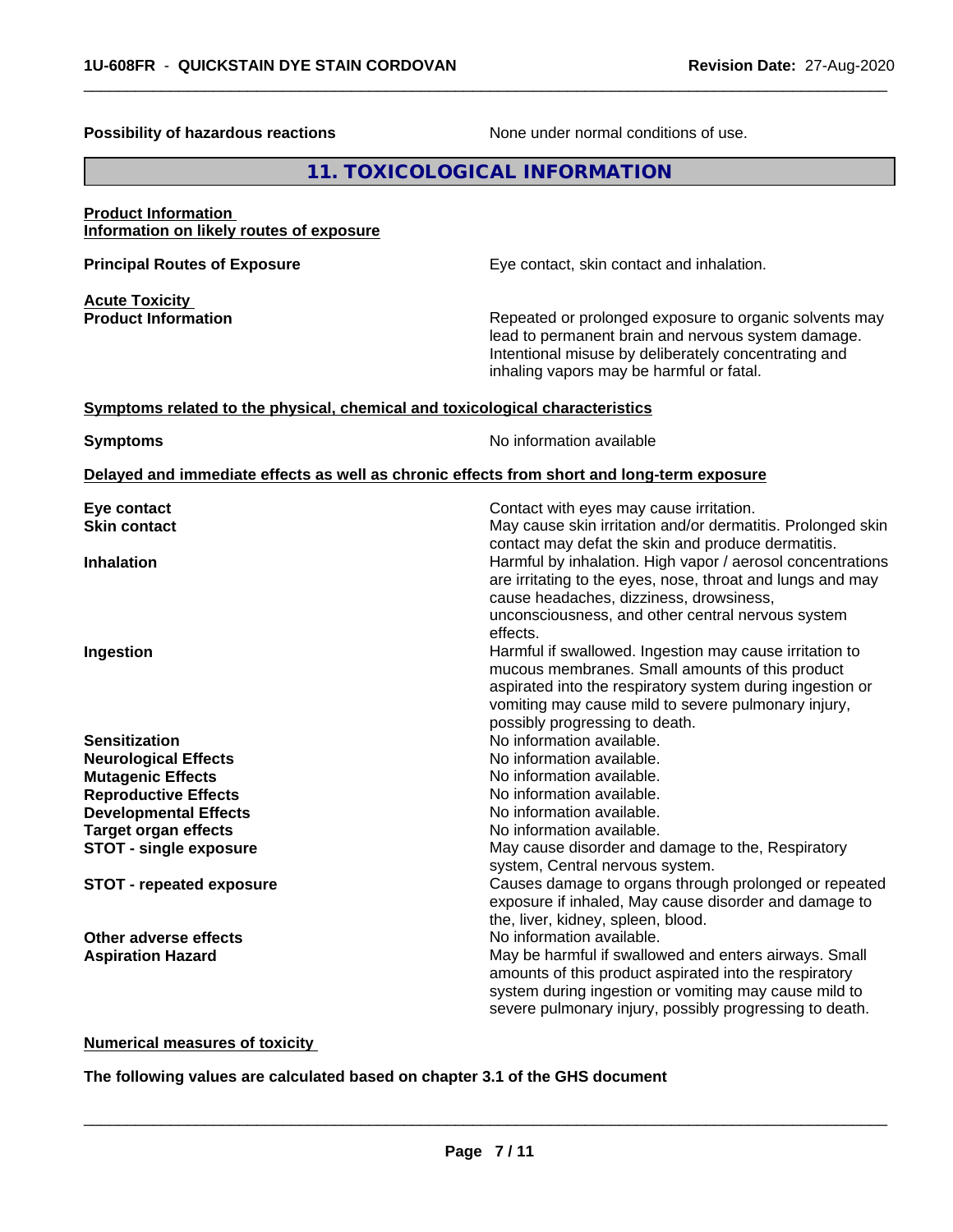| ATEmix (oral)                 | 5926 mg/kg |
|-------------------------------|------------|
| <b>ATEmix (dermal)</b>        | 3065 mg/ka |
| ATEmix (inhalation-dust/mist) | 102.4 mg/L |

#### **Component Information**

| Chemical name | Oral LD50             | Dermal LD50           | Inhalation LC50                         |
|---------------|-----------------------|-----------------------|-----------------------------------------|
| Acetone       | Rat<br>$= 5800$ mg/kg | 15700 mg/kg<br>Rabbit | 「Rat)8 h<br>$=$ 50100 mg/m <sup>3</sup> |
| 67-64-1       |                       |                       |                                         |

 $\overline{\phantom{a}}$  ,  $\overline{\phantom{a}}$  ,  $\overline{\phantom{a}}$  ,  $\overline{\phantom{a}}$  ,  $\overline{\phantom{a}}$  ,  $\overline{\phantom{a}}$  ,  $\overline{\phantom{a}}$  ,  $\overline{\phantom{a}}$  ,  $\overline{\phantom{a}}$  ,  $\overline{\phantom{a}}$  ,  $\overline{\phantom{a}}$  ,  $\overline{\phantom{a}}$  ,  $\overline{\phantom{a}}$  ,  $\overline{\phantom{a}}$  ,  $\overline{\phantom{a}}$  ,  $\overline{\phantom{a}}$ 

#### **Chronic Toxicity**

#### **Carcinogenicity**

*There are no known carcinogenic chemicals in this product above reportable levels.*

**12. ECOLOGICAL INFORMATION**

#### **Ecotoxicity Effects**

The environmental impact of this product has not been fully investigated.

#### **Product Information**

#### **Acute Toxicity to Fish**

No information available

#### **Acute Toxicity to Aquatic Invertebrates**

No information available

#### **Acute Toxicity to Aquatic Plants**

No information available

#### **Persistence / Degradability**

No information available.

#### **Bioaccumulation**

There is no data for this product.

#### **Mobility in Environmental Media**

No information available.

#### **Ozone**

No information available

#### **Component Information**

#### **Acute Toxicity to Fish**

Acetone \_\_\_\_\_\_\_\_\_\_\_\_\_\_\_\_\_\_\_\_\_\_\_\_\_\_\_\_\_\_\_\_\_\_\_\_\_\_\_\_\_\_\_\_\_\_\_\_\_\_\_\_\_\_\_\_\_\_\_\_\_\_\_\_\_\_\_\_\_\_\_\_\_\_\_\_\_\_\_\_\_\_\_\_\_\_\_\_\_\_\_\_\_ LC50: 8300 (Bluegill - 96 hr.) mg/L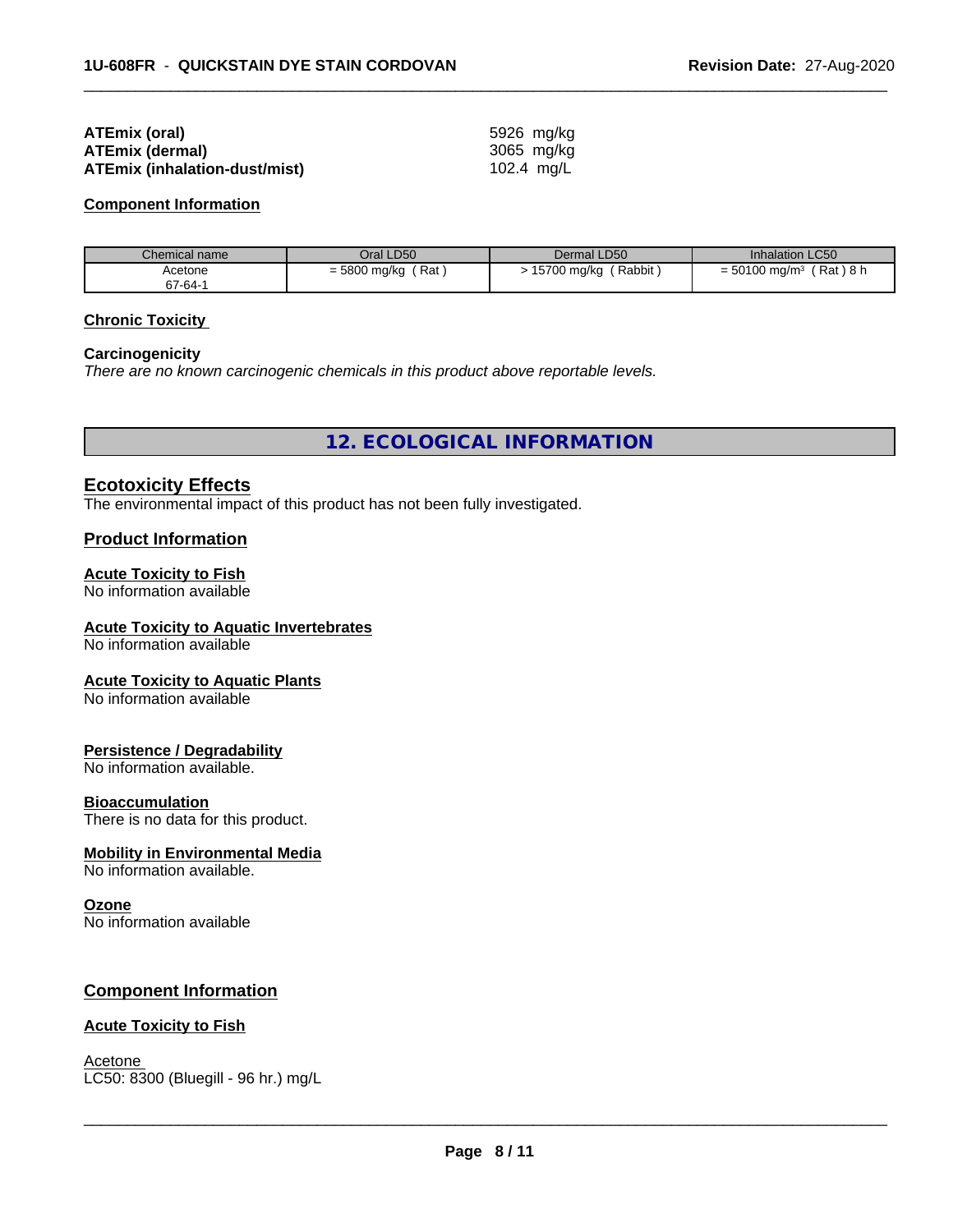#### **Acute Toxicity to Aquatic Invertebrates**

#### Acetone

EC50: 12600 mg/L (Daphnia magna - 48 hr.)

#### **Acute Toxicity to Aquatic Plants**

No information available

**13. DISPOSAL CONSIDERATIONS**

**Waste Disposal Method** Mateur Dispose of in accordance with federal, state, provincial, and local regulations. Local requirements may vary, consult your sanitation department or state-designated environmental protection agency for more disposal options.

**Empty Container Warning <b>Emptied** Containers may retain product residue. Follow label warnings even after container is emptied. Residual vapors may explode on ignition.

## **14. TRANSPORT INFORMATION**

#### **TDG**

**Proper Shipping Name PAINT Hazard class** 3 **UN-No.** UN1263 **Packing Group Case 20 April 2018 11 April 2019 11 April 2019 11 April 2019 11 April 2019 11 April 2019 11 April 2019 Description** UN1263, PAINT, 3, II

 $\overline{\phantom{a}}$  ,  $\overline{\phantom{a}}$  ,  $\overline{\phantom{a}}$  ,  $\overline{\phantom{a}}$  ,  $\overline{\phantom{a}}$  ,  $\overline{\phantom{a}}$  ,  $\overline{\phantom{a}}$  ,  $\overline{\phantom{a}}$  ,  $\overline{\phantom{a}}$  ,  $\overline{\phantom{a}}$  ,  $\overline{\phantom{a}}$  ,  $\overline{\phantom{a}}$  ,  $\overline{\phantom{a}}$  ,  $\overline{\phantom{a}}$  ,  $\overline{\phantom{a}}$  ,  $\overline{\phantom{a}}$ 

**ICAO / IATA ICAO / IATA Contact the preparer for further information.** 

**IMDG / IMO IMO Contact the preparer for further information.** 

**15. REGULATORY INFORMATION**

#### **International Inventories**

**TSCA: United States** Yes - All components are listed or exempt. **DSL: Canada** No - Not all of the components are listed. One or more component is listed on NDSL.

# **National Pollutant Release Inventory (NPRI)**

#### **NPRI Parts 1- 4**

This product contains the following Parts 1-4 NPRI chemicals: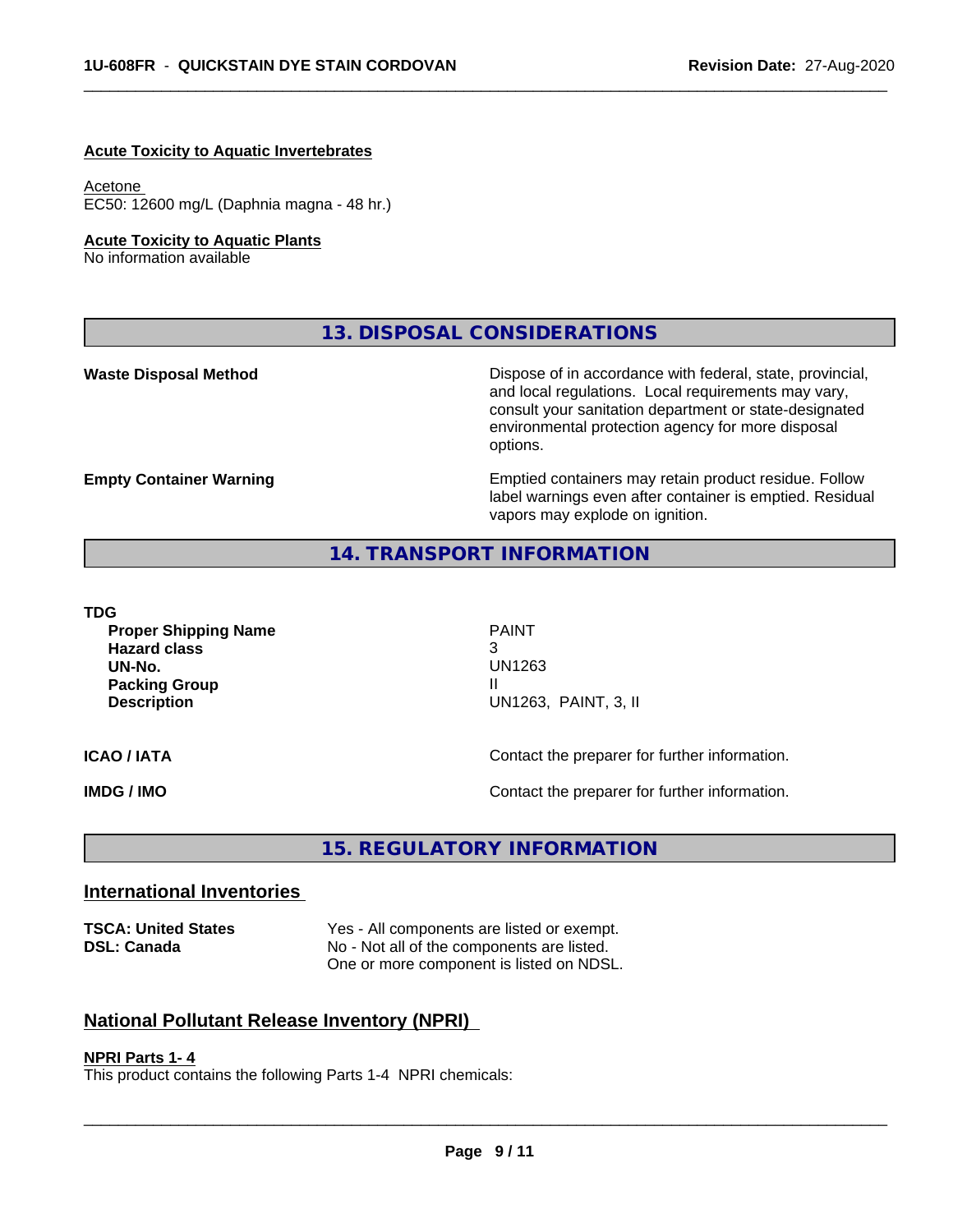#### *None*

#### **NPRI Part 5**

This product contains the following NPRI Part 5 Chemicals:

*None*

#### **WHMIS Regulatory Status**

This product has been classified in accordance with the hazard criteria of the Hazardous Products Regulations (HPR) and the SDS contains all the information required by the HPR.

 $\overline{\phantom{a}}$  ,  $\overline{\phantom{a}}$  ,  $\overline{\phantom{a}}$  ,  $\overline{\phantom{a}}$  ,  $\overline{\phantom{a}}$  ,  $\overline{\phantom{a}}$  ,  $\overline{\phantom{a}}$  ,  $\overline{\phantom{a}}$  ,  $\overline{\phantom{a}}$  ,  $\overline{\phantom{a}}$  ,  $\overline{\phantom{a}}$  ,  $\overline{\phantom{a}}$  ,  $\overline{\phantom{a}}$  ,  $\overline{\phantom{a}}$  ,  $\overline{\phantom{a}}$  ,  $\overline{\phantom{a}}$ 

| <b>16. OTHER INFORMATION</b>                                                                                                                                                                                                                                                      |           |                        |                      |          |  |  |
|-----------------------------------------------------------------------------------------------------------------------------------------------------------------------------------------------------------------------------------------------------------------------------------|-----------|------------------------|----------------------|----------|--|--|
| HMIS -                                                                                                                                                                                                                                                                            | Health: 1 | <b>Flammability: 3</b> | <b>Reactivity: 0</b> | $PPE: -$ |  |  |
| <b>HMIS Legend</b><br>0 - Minimal Hazard<br>1 - Slight Hazard<br>2 - Moderate Hazard<br>3 - Serious Hazard<br>4 - Severe Hazard<br>* - Chronic Hazard                                                                                                                             |           |                        |                      |          |  |  |
| X - Consult your supervisor or S.O.P. for "Special" handling instructions.<br>Note: The PPE rating has intentionally been left blank. Choose appropriate PPE that will protect employees from the hazards the material will<br>present under the actual normal conditions of use. |           |                        |                      |          |  |  |

*Caution: HMISÒ ratings are based on a 0-4 rating scale, with 0 representing minimal hazards or risks, and 4 representing significant hazards or risks. Although HMISÒ ratings are not required on MSDSs under 29 CFR 1910.1200, the preparer, has chosen to provide them. HMISÒ ratings are to be used only in conjunction with a fully implemented HMISÒ program by workers who have received appropriate HMISÒ training. HMISÒ is a registered trade and service mark of the NPCA. HMISÒ materials may be purchased exclusively from J. J. Keller (800) 327-6868.*

 **WARNING!** If you scrape, sand, or remove old paint, you may release lead dust. LEAD IS TOXIC. EXPOSURE TO LEAD DUST CAN CAUSE SERIOUS ILLNESS, SUCH AS BRAIN DAMAGE, ESPECIALLY IN CHILDREN. PREGNANT WOMEN SHOULD ALSO AVOID EXPOSURE.Wear a NIOSH approved respirator to control lead exposure. Clean up carefully with a HEPA vacuum and a wet mop. Before you start, find out how to protect yourself and your family by logging onto Health Canada at

http://www.hc-sc.gc.ca/ewh-semt/contaminants/lead-plomb/asked\_questions-questions\_posees-eng.php.

| <b>Prepared By</b>         | <b>Product Stewardship Department</b><br>Benjamin Moore & Co.<br>101 Paragon Drive<br>Montvale, NJ 07645<br>800-225-5554 |
|----------------------------|--------------------------------------------------------------------------------------------------------------------------|
| <b>Revision Date:</b>      | 27-Aug-2020                                                                                                              |
| <b>Reason for revision</b> | Not available                                                                                                            |

#### **Disclaimer**

The information contained herein is presented in good faith and believed to be accurate as of the effective date shown above. This information is furnished without warranty of any kind. Employers should use this information only as a